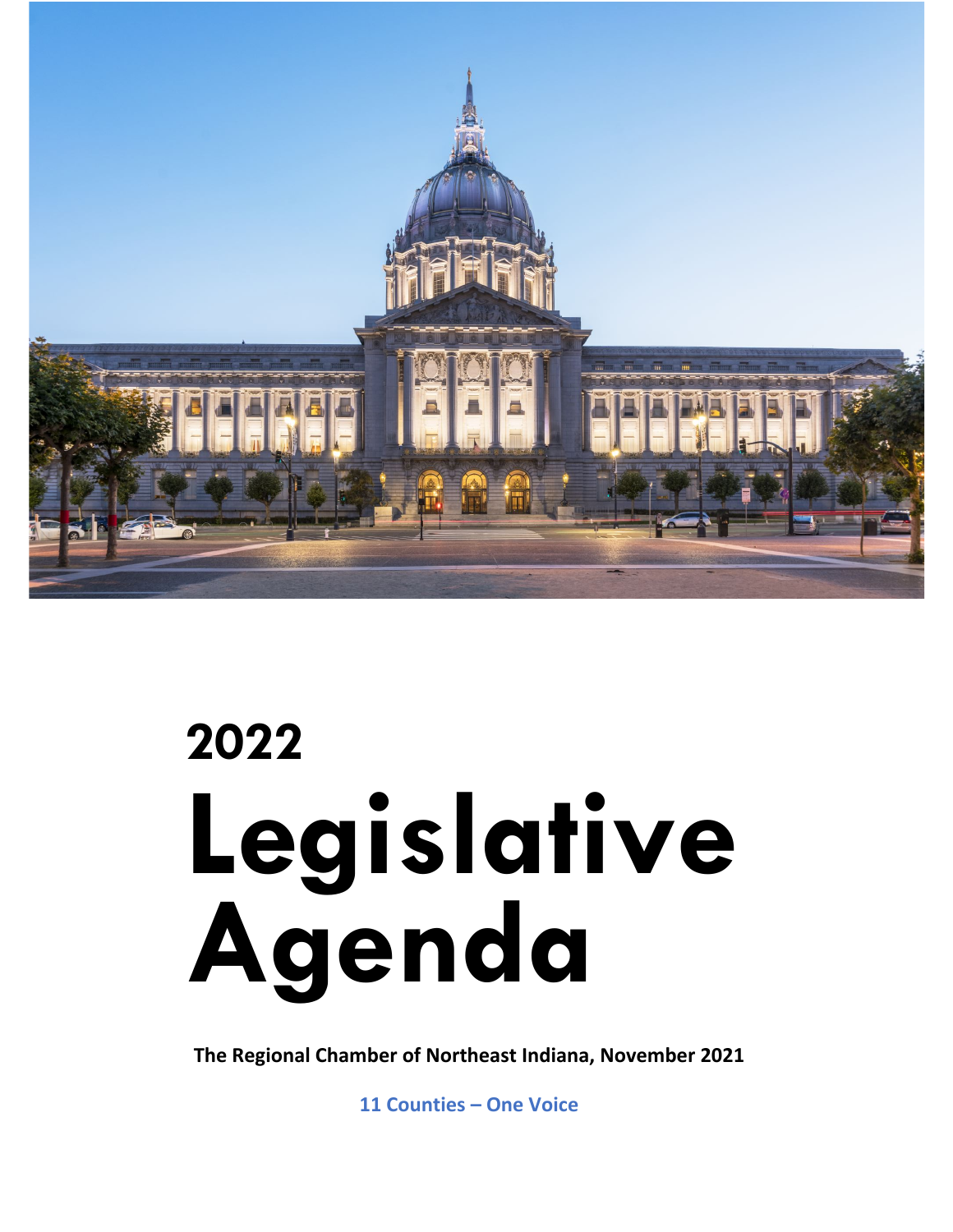The Regional Chamber of Northeast Indiana is the model for regional cooperation of business andgovernment in Indiana. As amember of the legislative delegation from Northeast Indiana, our Regional Chamber provides the environment for communication and collaboration amongst the delegation that benefits our communities. Our Regional Chamber is well known in the General Assembly for itsvision and accomplishments,and it is the envy of all otherregions in the State of Indiana.

#### *Travis Holdman*,

State Senator – District 19 Chair Senate Tax and Fiscal Policy Committee

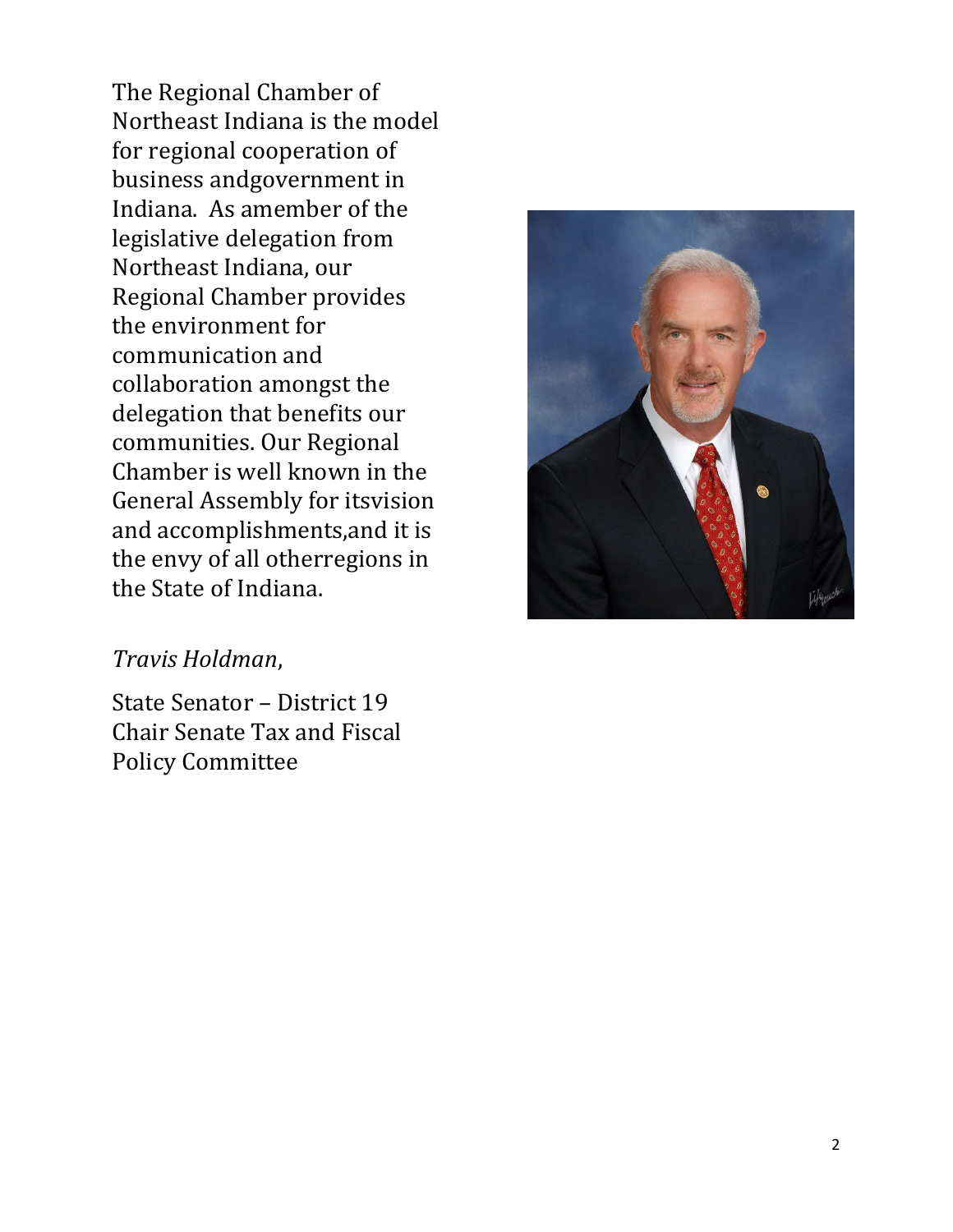## *Advocating for public policy that expands economic opportunity*

#### **Mission**

The Regional Chamber of Northeast Indiana, Inc. advocates an environment in Northeast Indiana where individuals, businesses, and communities thrive in a global economy. We focus on supporting the Policy Priorities of 21<sup>st</sup> Century Talent, World Class Infrastructure, Competitive Business Climate, and Rural Investment/Reinvestment



### **Our Values**

**Trust | Collaboration | Accountability** Eleven Counties – One Voice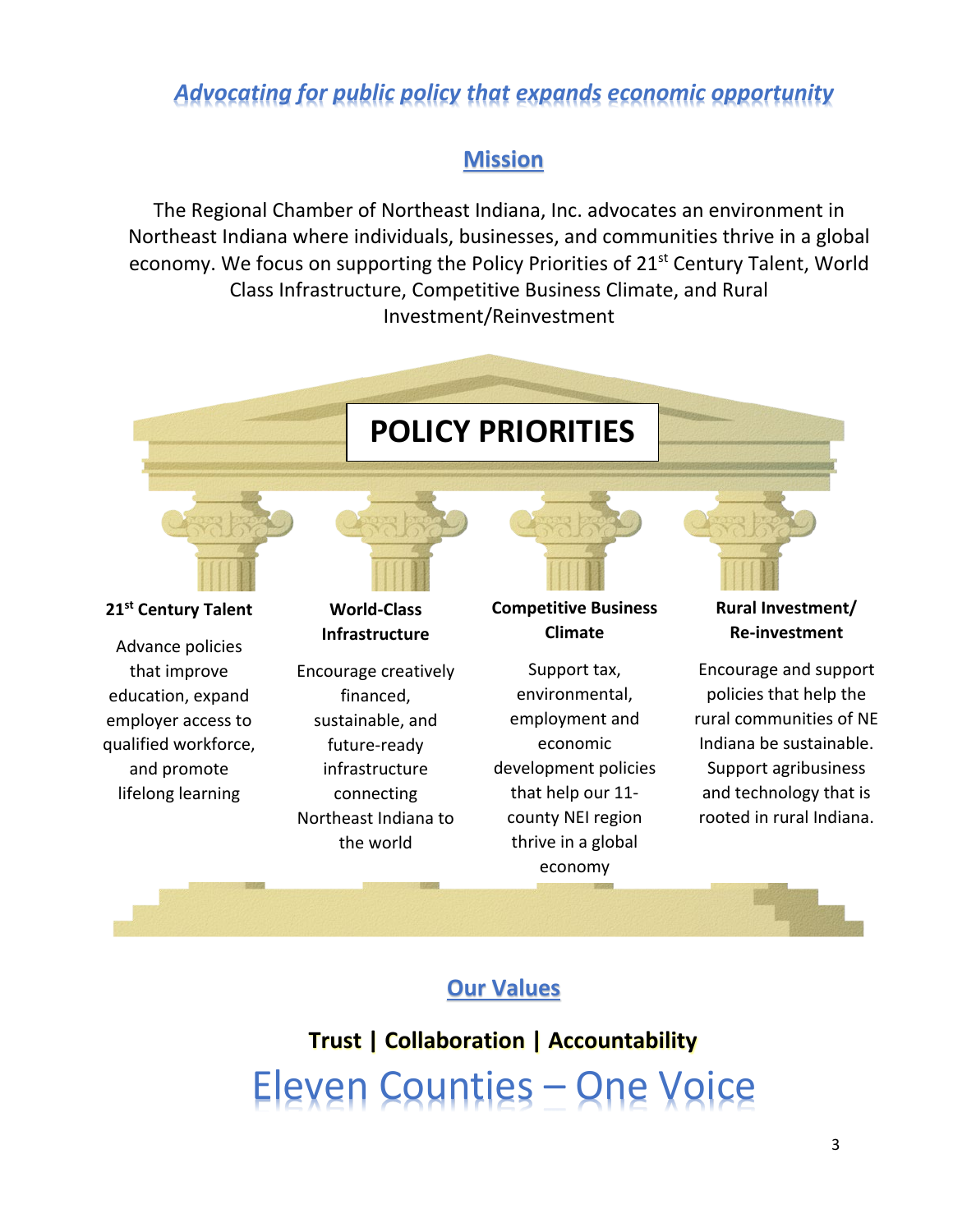#### **POLICY PRIORITY: COMPETITIVE BUSINESS CLIMATE**

Support tax, environmental, employment, and economic development policies that help our 11-county Northeast Indiana Region (NEIN) thrive in a global economy

#### • **REGIONAL STRATEGIC DEVELOPMENT**

In 2021, the Indiana General Assembly passed HB 1238 to establish the Northeast Indiana Regional Strategic Development Commission. The purpose is to develop a strategic development plan for the region and to seek funding from the state and/or federal government for economic development projects with regional impacts. The Regional Chamber supported the bill with testimony in the House. Eventually, it became law as the Senate also passed the bill, and the governor signed it into law.

Our support was primarily due to the ability of a regional commission to receive \$10 million to \$12 million from each budget cycle, as does a similar commission in Northwest Indiana.

SEA 1238 establishes a commission with three appointments from the governor, one by the speaker, one by the House minority leader, one by the senate president pro tem, one by the senate minority leader, two by the caucus, with the presidents and CEOs of the regional partnership and the regional chamber as statutory members. The latter was added as voices for business in the region.

We believe it is critical for the president and CEO of each of these organizations to have a vote to go with their voices. The business voice is better heard if it comes with a vote.

#### • **TAX CUTS**

Tax revenues are performing well ahead of forecasts, and potential tax cuts are being discussed. In many cases, the Regional Chamber has supported tax cuts. However, in the current economic climate, we are concerned that the recovery from the pandemic will not last long. Some policies being advanced by the current administration also give concerns that the recovery will give way in short order to inflation, which is already evident, and an economic contraction.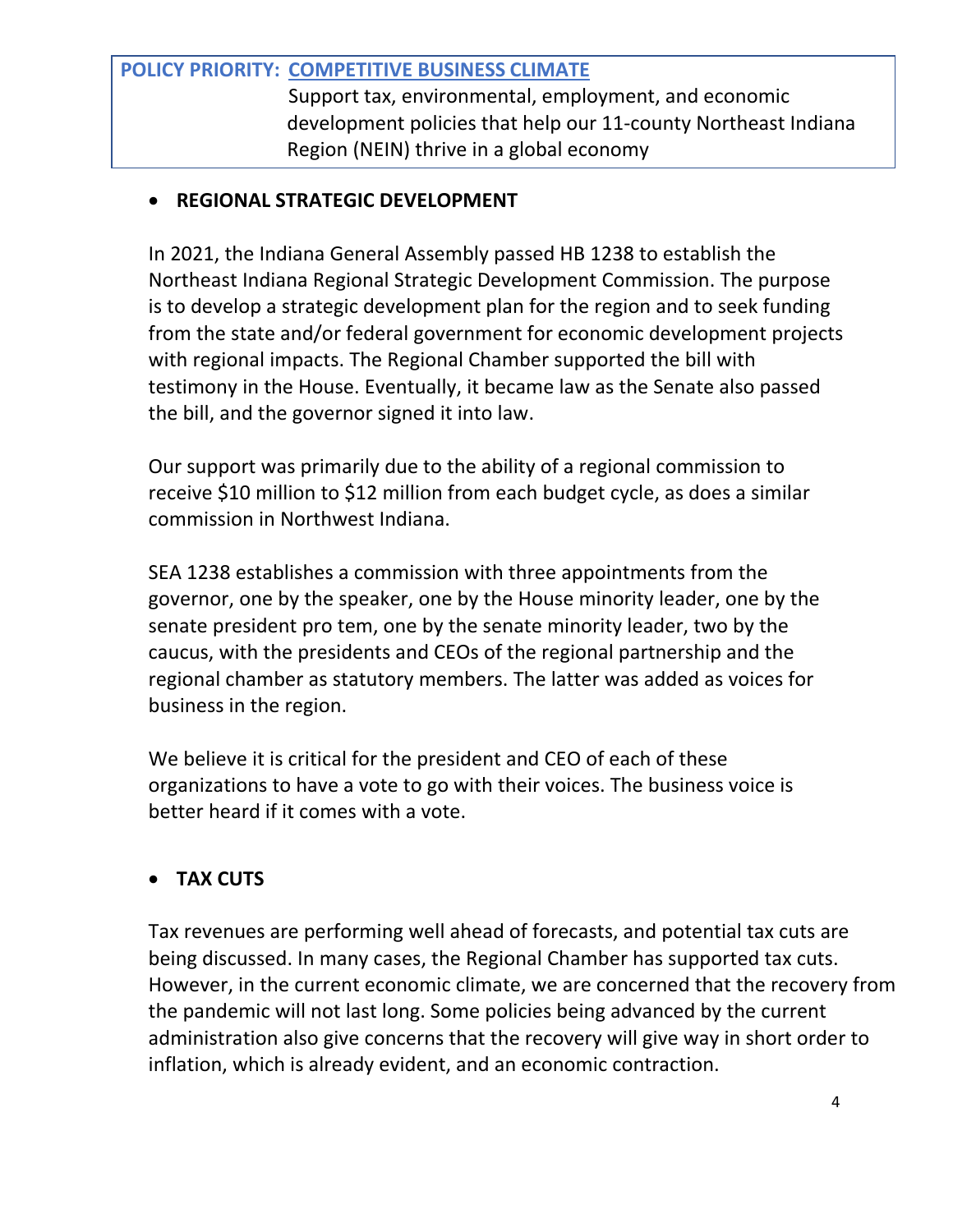Accordingly, we do not believe that this is the best time to contemplate a tax cut of any kind. Surplus tax collections should be either refunded to the taxpayers who actually paid the tax or expended for specific capital projects, which will enhance future economic growth and enhance the long-term stability of Indiana. Such capital projects could include rural broadband, U.S. Route 30, or other highway projects. Education is also a wise investment, targeted at early childhood education, K-12, or post-secondary education.

In any case, local revenues such as business personal property taxes should not be cut in any way without providing local units of government with an appropriate and stable replacement that does not require the shifting of the tax burden from businesses to individual taxpayers.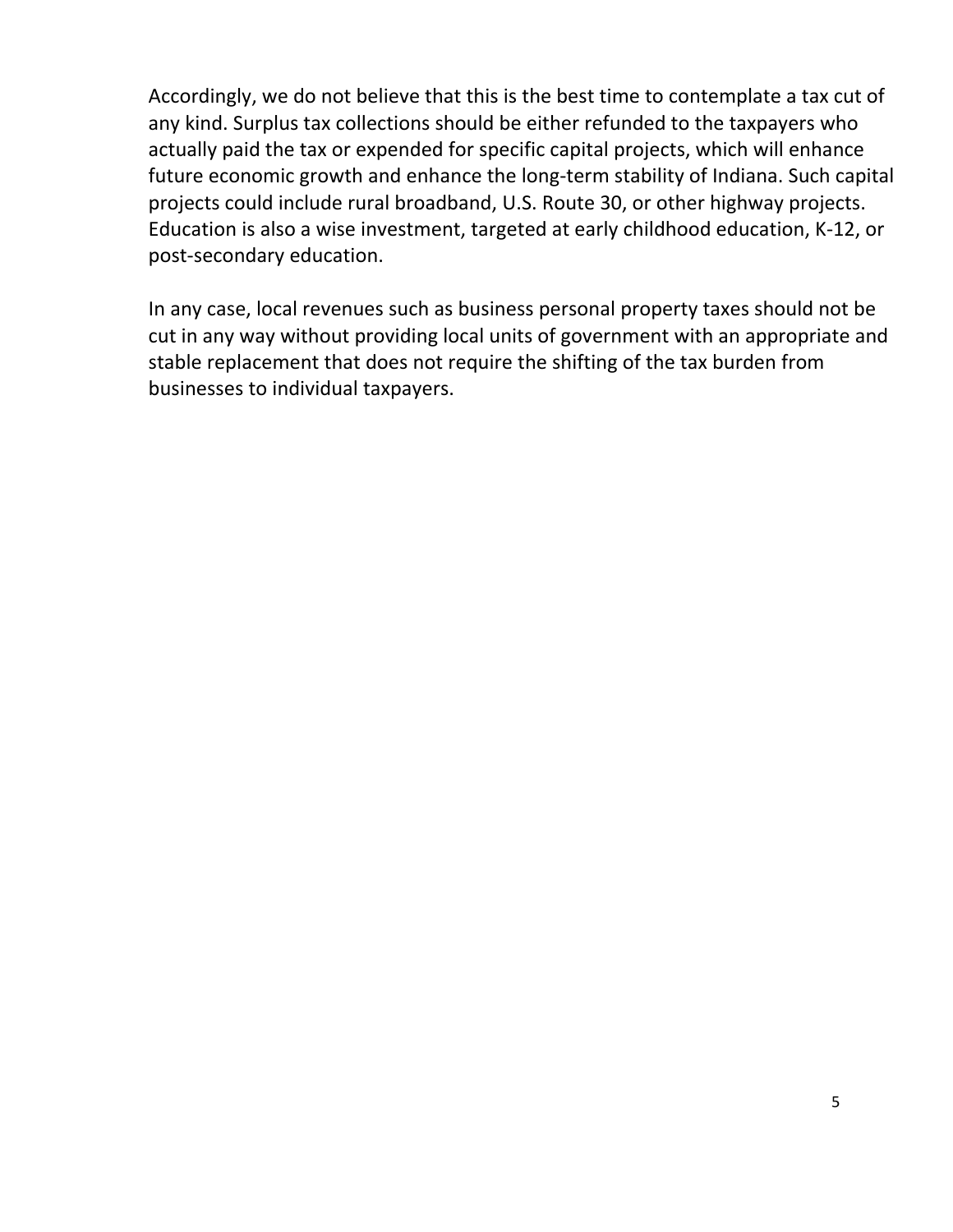#### **POLICY PRIORITY: 21ST CENTURY TALENT**

Advance policies that improve education expand employer access to a qualified workforce and promote lifelong learning

#### • **SUPPORT FUNDING FOR THE EXPANSION OF EARLY CHILDHOOD CARE AND EDUCATION**

National site selectors advise that one of the emerging criteria for employers seeking locations to expand or locate operations is early childhood care and education. Employers recognize that states and communities providing highquality early childhood care and education are communities that have larger skilled workforces and higher educational attainment. Quality early childhood care and education enable parents to continue careers uninterrupted due to quality care for their children. States and communities that provide for this quality of early childhood care and education are recognized as communities that value education and attract employees with higher skill levels from other parts of the country

Employers are suffering from the shrinking workforce. There may be many reasons the workforce is shrinking, but one is the availability and cost of quality early childhood care and education. One solution, now recognized by site selectors, many larger businesses, and an emerging core of medium and small businesses, is this shortage can be partially dealt with through creative means and funding.

The Regional Chamber has always supported quality early childhood care and education. We seek creative means to finance the operations of such institutions. Partners may include employers, employees, local units of government, school corporations, private childhood care, and education providers, and the state. Managed cooperatively in such a way, it is possible to overcome barriers and help increase the available labor force.

#### • **PROVIDE INCENTIVES, TO BE DEFINED, TO OUT-OF-STATE STUDENTS COMPLETING EITHER A TWO-YEAR OR A FOUR-YEAR ACADEMIC CREDENTIAL OR CERTIFICATION IN SPECIFIC HIGH-SKILL VOCATIONAL TRAINING TO ACCEPT EMPLOYMENT AND REMAIN IN INDIANA FOR AT LEAST FIVE YEARS.**

As in much of the rest of the country, the labor force in Indiana is declining. It is essential for the state of Indiana to retain out-of-state graduates of Indiana postsecondary academic or vocational students. The incentive could be in the form of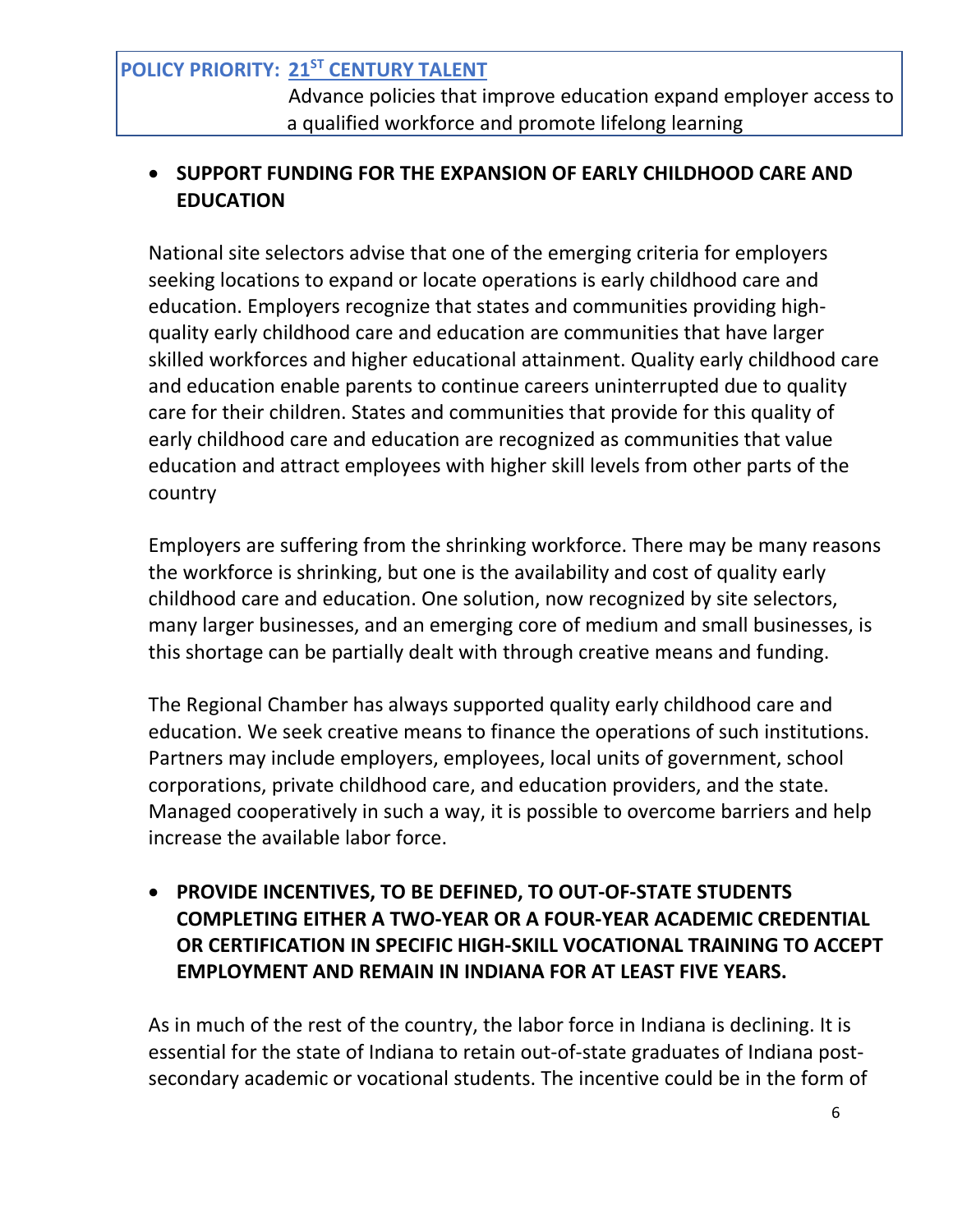state income tax credits over a period tied to income earned and taxed in the state. The tax credit could run over five years and be connected to earned Indiana income and residency.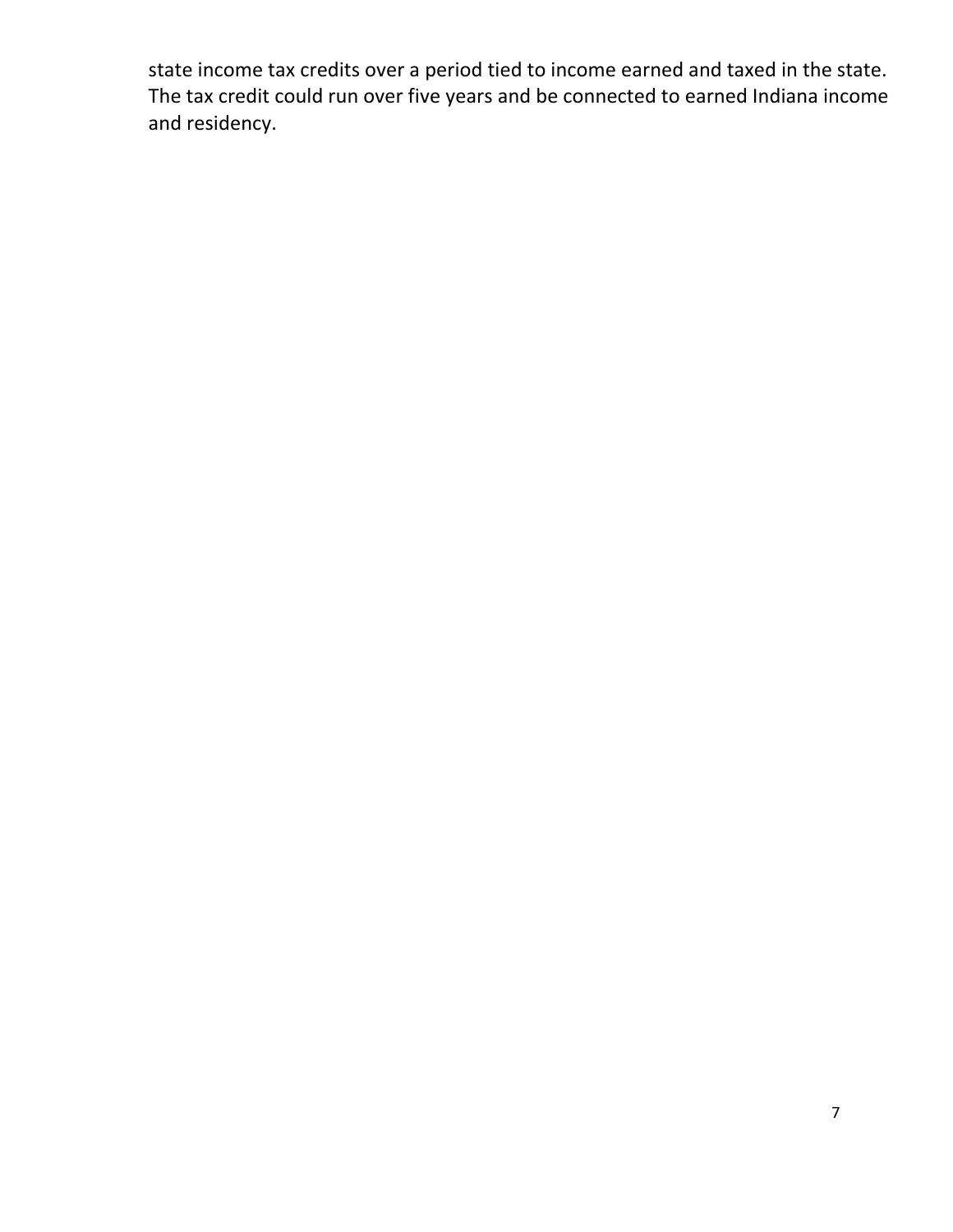#### **POLICY PRIORITY: WORLD-CLASS INFRASTRUCTURE**

Encourage creatively financed, sustainable, future-ready infrastructure connecting Northeast Indiana to the world

#### • **SUPPORT PROPOSALS TO FACILITATE THE EXPANSION OF LEGITIMATE HIGH-SPEED BROADBAND INTO ALL AREAS OF THE REGION**

The COVID virus exposed the risk that non-metropolitan areas experience due to the lack of connectivity. In most state geographic areas, despite the large IPOs warnings to the contrary, most rural residents can receive neither adequate nor distance educations, telework possibilities, or telehealth care comparable with residents of metropolitan areas. This poses a substantial threat to the stability of most rural or mixed rural-urban communities. The solution is to expedite state assistance to these areas to enable all state residents to have equal access to this essential  $21^{st}$ -century infrastructure. We support the efforts of REMCs, and other utility partners offering their facilities to bring legitimate high-speed internet and connectivity to every part of Northeast Indiana.

#### • **CONTINUE SUPPORT WITH LEGISLATIVE AND EXECUTIVE BRANCHES FOR THE TRANSITION OF U.S. ROUTE 30**

Northeast Indiana is the most manufacturing intense region in the state of Indiana, which is among the top three manufacturing intensive states in the U.S. During the last legislative session, we secured budget commitments, promises, and a letter outlining the governor's intent to support this project. To date, very little has been done, and we must advocate to ensure the promises made are kept.

#### • **SUPPORT APPROPRIATE GREEN ENERGY CONCEPTS, ESPECIALLY THOSE WHICH ARE CREATIVELY FINANCED**

This may also be considered under the POLICY PRIORITY OF COMPETITIVE BUSINESS CLIMATE, especially if it includes economic development incentives.

Green or renewable energy power and use are essential, but they are also inevitable. The business community believes in being responsible users of energy and will support reasonable efforts that move us toward reducing carbon emissions while reducing costs.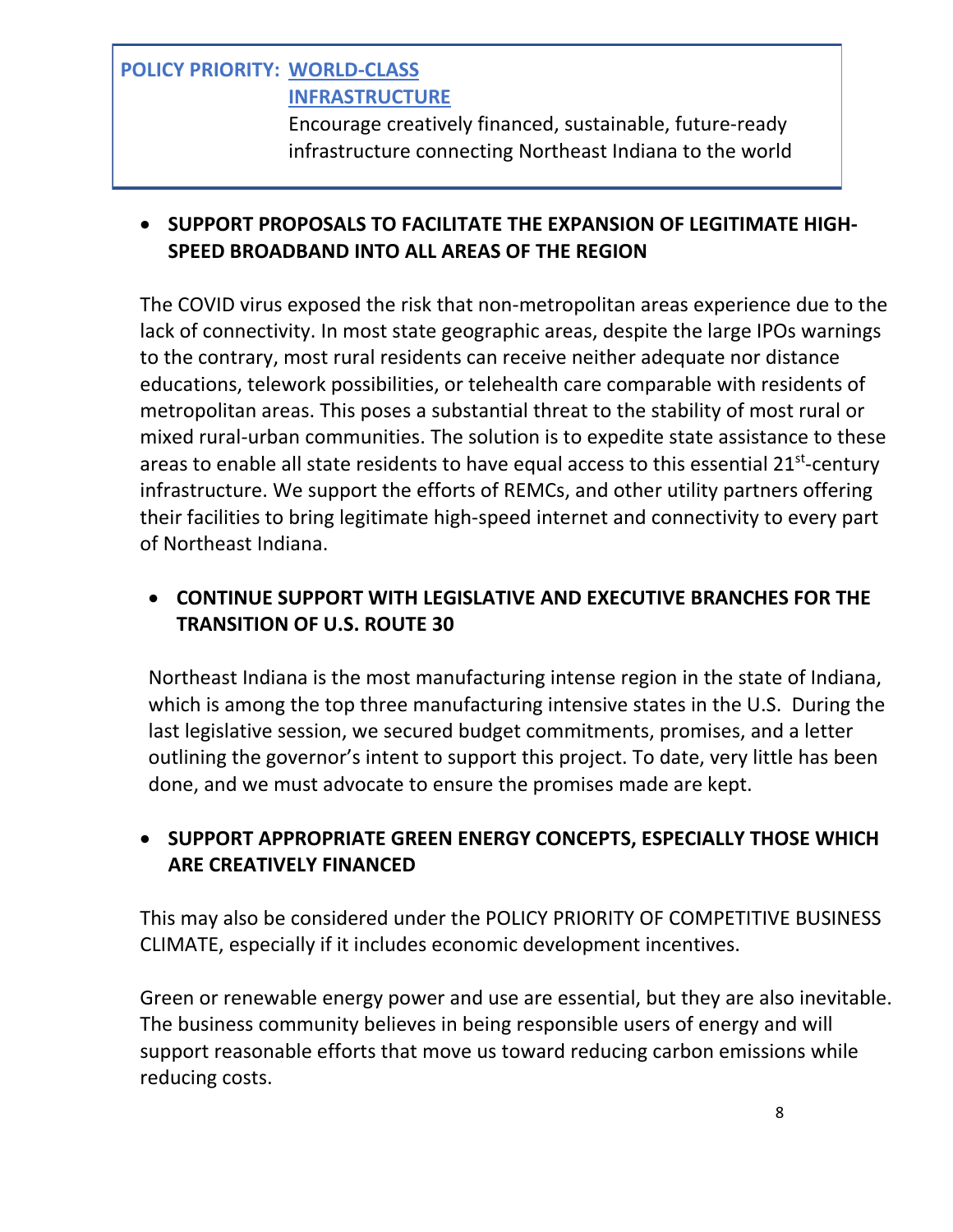#### **POLICY PRIORITY: RURAL INVESTMENT/RE-INVESTMENT**

Encourage and support policies enhancing the sustainability of rural communities of NE Indiana. Support agribusiness and technology rooted in rural Indiana.

#### • **CREATE HERITAGE COMMERCE DISTRICTS IN CITIES AND TOWNS WITH POPULATIONS UNDER 25,000**

Indiana rural counties continue to suffer from absolute population decline. There is no simple answer to the reversal of this problem, but one thing is sure, doing nothing will not solve the problem. While populations decline, market values of residential properties decline, and eventually, billions of dollars of personal equity are at risk. This is equity built by residents who labored and paid home mortgages over time. The wealth was created to pass on to another generation or help fund retirement.

Population loss caused and continues to be a primary cause of disinvestment in the historic commerce districts in these communities. Without such a district, even for retail shops, professional offices, or small businesses, the likelihood that a community will survive and once again become sustainable is challenging to imagine.

These small communities can survive, rebound, and prosper again. We have seen it demonstrated in Stellar Communities that relatively small amounts of seed capital or equity that public funds encourage and leverage private investment. An investment of up to \$500,000 in a community, with a 1: 1 match of either local public or private funds, can provide the leverage and encouragement to stimulate much more private investment. A vibrant commercial district is essential to a livable community.

We support the creation of such a program, administered by either OCRA or the Housing and Community Development Agency under the direction of the Lt. Governor. Both are experienced with these types of investments, and both are keystone partners in the Stellar Community program.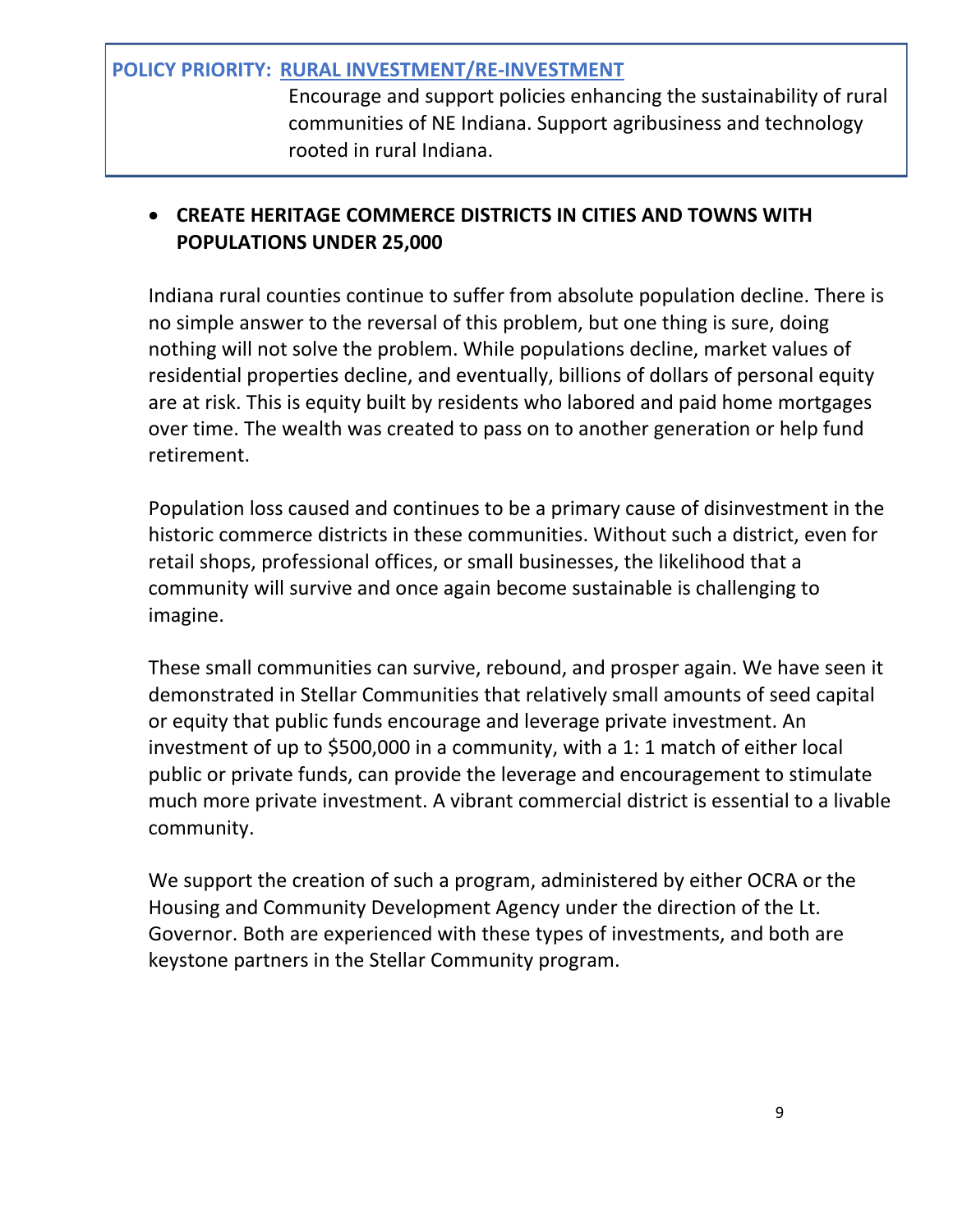#### • **CREATE AN EXPEDITED PROCESS FOR THE APPROVAL OF NEW TECHNOLOGIES FOR PERSONAL WASTEWATER MANAGEMENT**

Ex post facto mandates should not be required if occupancy loads remain unchanged to existing homesites. The most significant problem facing most of the geography of the state of Indiana is population loss. Population loss is accelerated by the difficulty in securing approvals of new technology for personal water filtration systems and membrane reactors that effectively clean the wastewater and discharge clean H2O.

Many existing homes in rural counties were developed in accordance with laws and regulations then in effect. Ex post facto change to the law and regulations regarding the size of lots and obsolescence of technology result in an inability to finance and sell existing homes. The resulting loss of marketable housing stock, equity, and wealth contributes to the population decline in most Indiana counties.

Existing codes allow that local health officials *may* permit the replacement of a failed residential on-site sanitary system, which would otherwise be non-compliant, under certain rules. The code should be amended to say, "will, with the concurrence of the County Board of Commissioners, allow deviations pursuant to the existing statute."

Obsolescence of technology, fire damage, acts of God, or age should not be the sole reason a working system should be recognized or treated as a failed system. Industry standards suggesting that a system is obsolete after 25 years, regardless of its current working condition, make it nearly impossible for a buyer to secure a traditional 30-year mortgage.

Fire or storm-damaged homes may not permit repairs or occupancy if the lot upon which the house was originally constructed does not meet or exceed the current requirement for lot size. Lot size should not prohibit the reconstruction of a home and personal wastewater treatment system because the lot no longer meets the area requirements.

New and emerging technology, such as the Busse EGT personal water filtration system or others, should be considered for expedited approvals by local health officials. Our Great Lakes neighbors, Ohio and Illinois, have adopted procedures and permit their use in homes and businesses.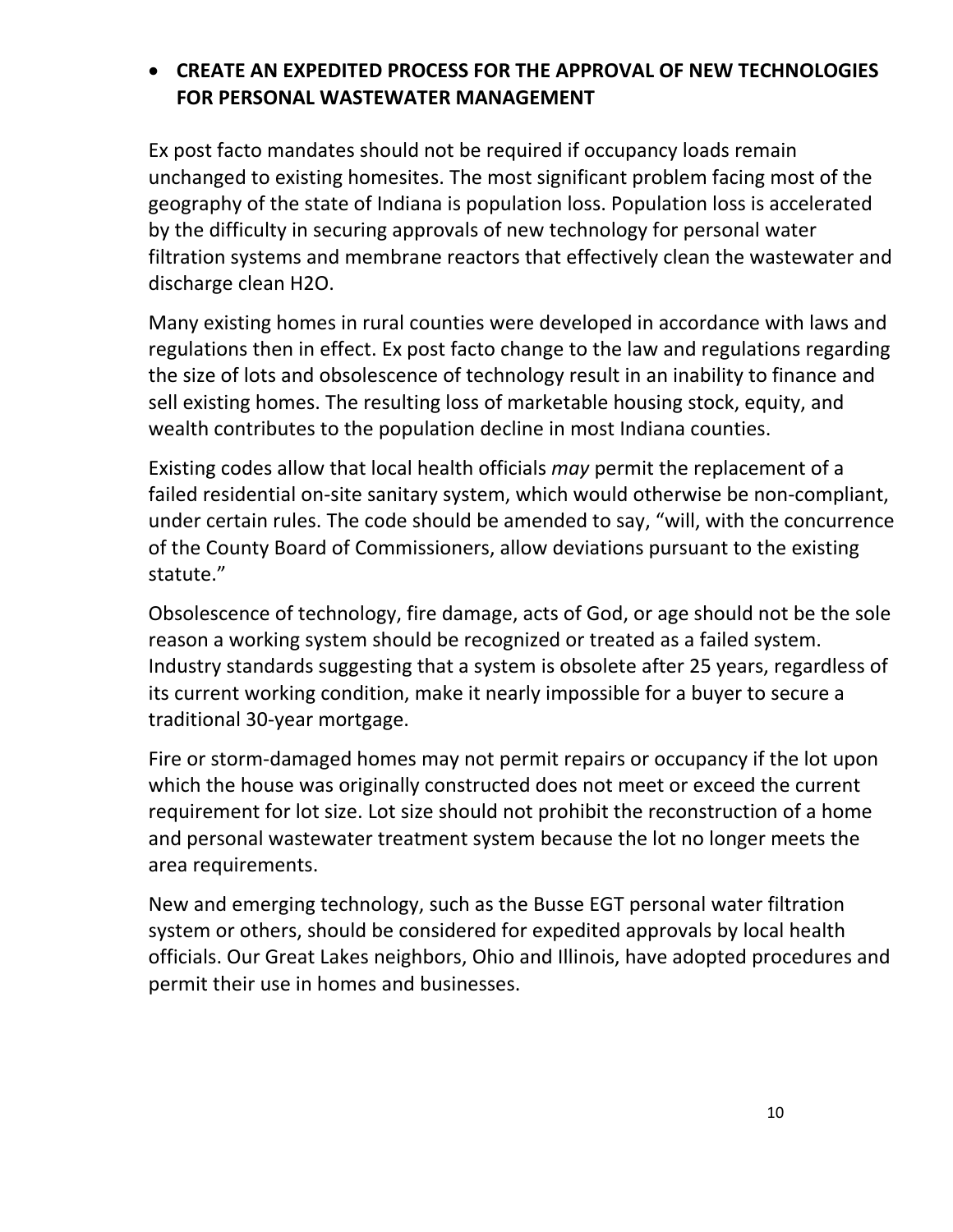## Policy Committee Chairman Todd Hollman, President & CEO, Fort Wayne Pizza Hut

#### Policy Sub-Committee Chairs

21st Century Talent – Hallie Custer, Director of HR Operations, Parkview Health World-Class Infrastructure – Michael Vanover, President & CEO, Clean Fuels National Competitive Business Climate – Chris Graham, Senior VP, Steel Dynamics Rural Agribusiness – Bob Vitoux, Senior Investing Leader, Ambassador Enterprises

#### Executive Committee

Chairman of the Board – Terry Redmile, Plant Manager, BF Goodrich President & CEO – Bill Konyha, President & CEO, Regional Chamber of Northeast Indiana Past Chairman of the Board – Dent Johnson, VP of Merchandising, Do It Best Corp. Vice-Chairman of the Board – Chris Graham, Senior VP, Steel Dynamics Secretary – Jeff Harding, Haller & Colvin Attorneys at Law Treasurer – Pat Sullivan, Executive VP, Hylant Group

> Endorsed by: The Chamber Coalition of Northeast Indiana The LEDO Council of Northeast Indiana GFW Hispanic Chamber Mayors & Commissioners Caucus

> > 11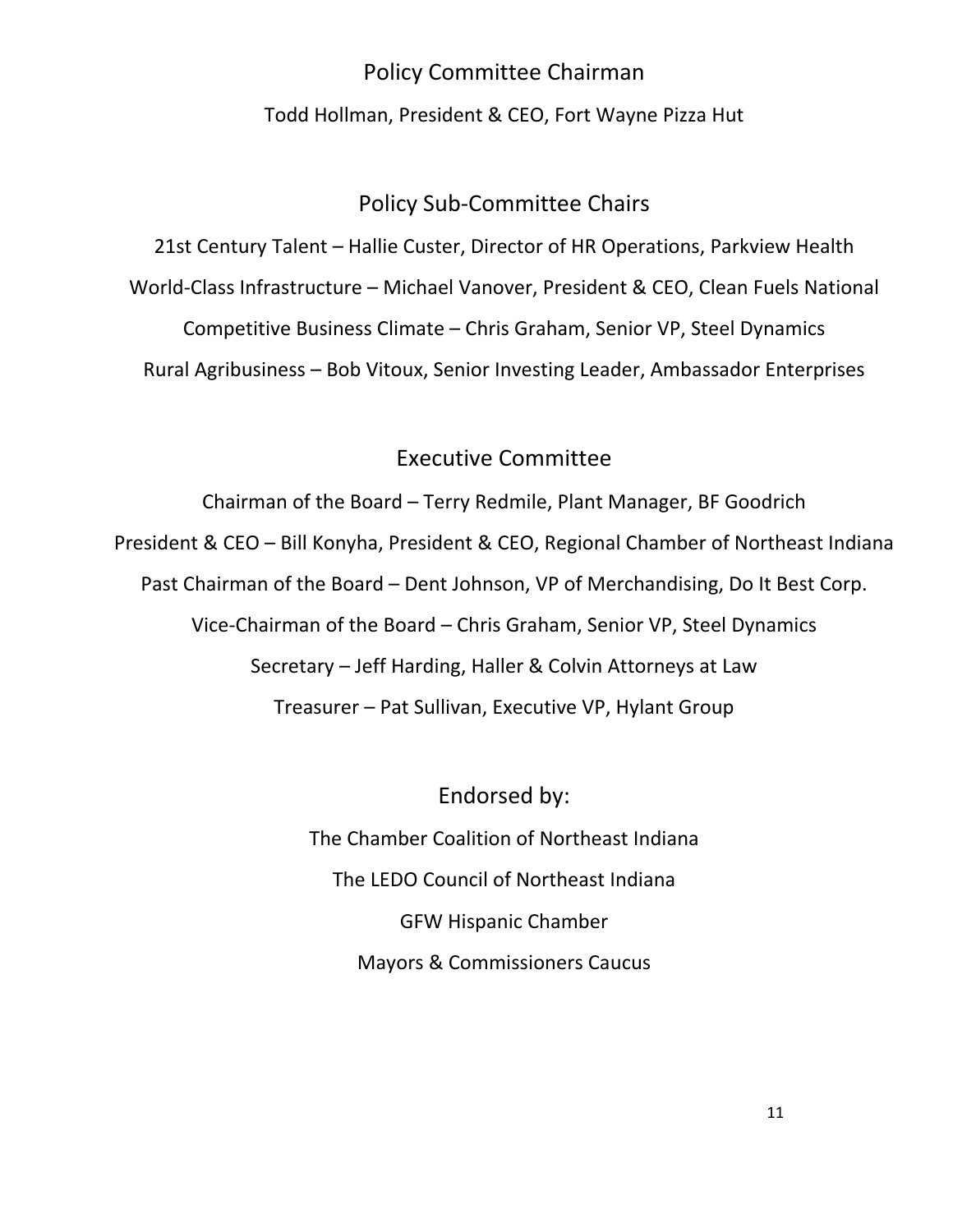#### REGIONAL CHAMBER OF NORTHEAST INDIANA

#### BOARD OF DIRECTORS

**TERRY REDMILE**, Chairman of the Board, Plant Manager, BF Goodrich **CHRIS GRAHAM**, Vice-Chairman, Senior Vice President, Steel Dynamics **BILL KONYHA**, President & CEO, Regional Chamber of Northeast Indiana **PAT SULLIVAN**, Treasurer, Executive Vice President Hylant **JEFF HARDING**, Secretary, Haller Colvin Attorneys at Law **DENT JOHNSON**, Past Chairman of the Board, VP Merchandising, Do It Best Corp **DR. SHERILYN EMBERTON**, President Huntington University **ANDY BROOKS**, President Brooks Construction Company, Inc. **ARLAN FRIESEN**, President Ambassador Enterprises **JIM MARCUCILLI**, Chairman & CEO Star Financial **JOSEPH URBANSKI**, CPA, President & CEO Farmers State Bank **SCOTT GLAZE**, Chairman & CEO, Fort Wayne Metals **DR. EARL BROOKS**, President Trine University **BEN MILES**, President, Health Plan Services, and CAO, Parkview Health **TODD HOLLMAN**, President and CEO, Pizza Hut of Fort Wayne, Inc **MIKE VANOVER**, President & CEO, Clean Fuels National **MICHAEL CONNELL**, General Manager, Cardinal IG **ROGER CROMER**, President and CEO, Crossroads Bank **BRADY DUBOIS**, Chief Executive Officer, Lutheran Hospital **BRAD SMITH**, President, and CEO, Hagerman Group, Inc. **ERIC OTTINGER**, Executive Vice President, Chief CBO, Lake City Bank **KEITH GILLENWATER**, CECD, President & CEO Grow Wabash County **ROB PARKER**, RCNEICC Chairman, President & CEO, Kosciusko Chamber of Commerce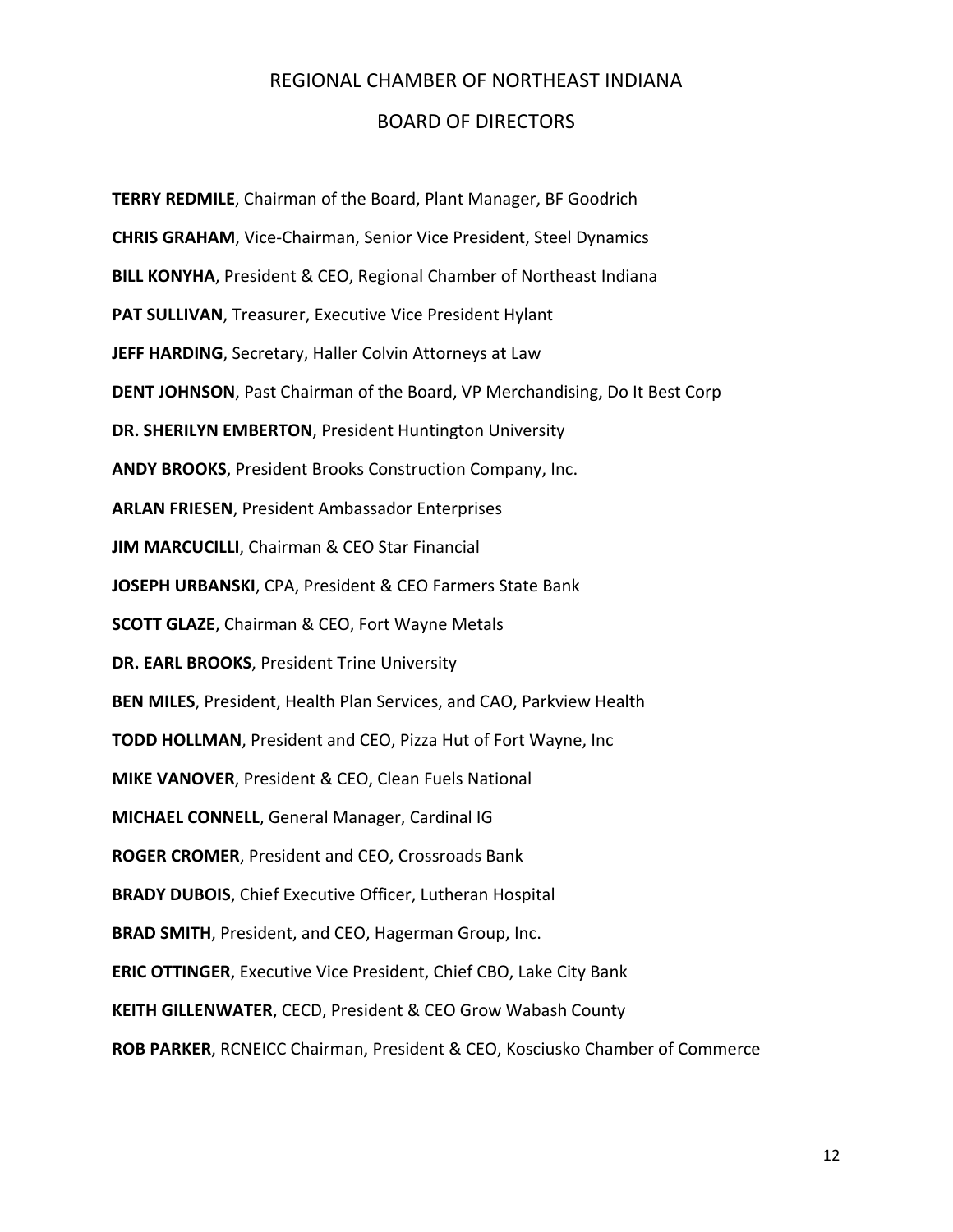# Committee Assignments

| <b>Senate</b><br><b>District</b> | <b>Name</b>                | Committees - Chair (CHR); Vice-Chair (VCHR); Ranking Majority Members (RM);<br><b>Ranking Minority Member (RMM)</b>                                                            |
|----------------------------------|----------------------------|--------------------------------------------------------------------------------------------------------------------------------------------------------------------------------|
| 9                                | Ryan<br>Mishler            | Appropriations (Chair); Health and Provider Services (RM); Tax and Fiscal Policy                                                                                               |
| 12                               | <b>Blake</b>               | Agriculture and Natural Resources (Vice-Chair); Homeland Security and                                                                                                          |
|                                  | Doriot                     | Transportation; Local Government; Natural Resources; Pensions and Labor;<br>Veterans Affairs and The Military                                                                  |
| 13                               | Susan Glick                | Natural Resources (Chair); Water Infrastructure Task Force (Co-Chair);<br>Agriculture; Corrections and Criminal Law; Judiciary; Elections; Government                          |
| 14                               | Dennis<br>Kruse            | Education & Career Development (Chair); Family & Children Services; Pensions &<br>Labor; Rules & Legislative Procedure; Employment and Labor                                   |
| 15                               | Liz Brown                  | Ethics (Chair); Public Health, Behavioral Health, and Human Services (Vice-<br>Chair); Appropriations (RM); Environmental Affairs; School Funding; Roads and<br>Transportation |
| 16                               | Justin<br><b>Busch</b>     | Agriculture; Corrections and Criminal Law; Health and Provider Services; Natural<br>Resources; Environmental Affairs; Government; Public Safety and Military Affairs           |
| 17                               | Andrew<br>Zay              | Agriculture; Education and Career Development; Insurance and Financial<br>Institutions; Natural Resources; Corrections and Criminal Code                                       |
| 18                               | Stacey<br>Donato           | Commerce & Technology; Education & Career Development; Elections; Family &<br>Children Services; Utilities                                                                     |
| 19                               | <b>Travis</b><br>Holdman   | Tax and Fiscal Policy (Chair); Courts and the Judiciary (Vice-Chair); Rules and<br>Legislative Procedure (RM); Appropriations                                                  |
| House                            |                            |                                                                                                                                                                                |
| <b>District</b>                  |                            |                                                                                                                                                                                |
| 18<br>22                         | <b>Craig Snow</b>          | Agriculture, Elections & Apportionment; Family, Children, & Human Affairs                                                                                                      |
| 31                               | <b>Curt Nisley</b><br>Anne | Natural Resources; Government & Regulatory Reform<br>Family, Children and Human Affairs (Vice-Chair); Elections and Apportionment                                              |
|                                  | Vermilion                  | (MM); Public Health (MM)                                                                                                                                                       |
| 50                               | Daniel<br>Leonard          | Employment, Labor, & Pensions; Rules (Chair); Ways & Means                                                                                                                     |
| 51                               | Denny Zent                 | Local Government (Chair); Public Health; Veterans Affairs & Public Safety                                                                                                      |
| 52                               | <b>Ben Smaltz</b>          | Public Policy (Chair); Roads & Transportation; Rules & Legislative Process                                                                                                     |
| 79                               | Matt<br>Lehman             | Majority Leader; Public Health; Public Policy; Financial Institutions & Insurance                                                                                              |
| 80                               | Phil<br>GiaQuinta          | Minority Leader; Committee on Joint Rules (Ranking Min. Leader)                                                                                                                |
| 81                               | Martin<br>Carbaugh         | Financial Institutions & Insurance (Chair); Education; Employment, Labor, &<br>Pensions                                                                                        |
| 82                               | Dave<br>Abbott             | Natural Resources (Vice-Chair); Employment, Labor, Pensions; Government &                                                                                                      |
| 83                               | Christopher<br>Judy        | Regulatory Reform; Public Safety and Military Affairs                                                                                                                          |
| 84                               | Robert<br>Morris           | Commerce, Small Business, & Economic Development (Chair); Roads &<br>Transportation; Utilities, Energy, & Transportation                                                       |
| 85                               | David<br>Heine             | Ways & Means, (Chair of Local Gov't Finance Committee); Agriculture & Rural<br>Dev; Roads & Transportation                                                                     |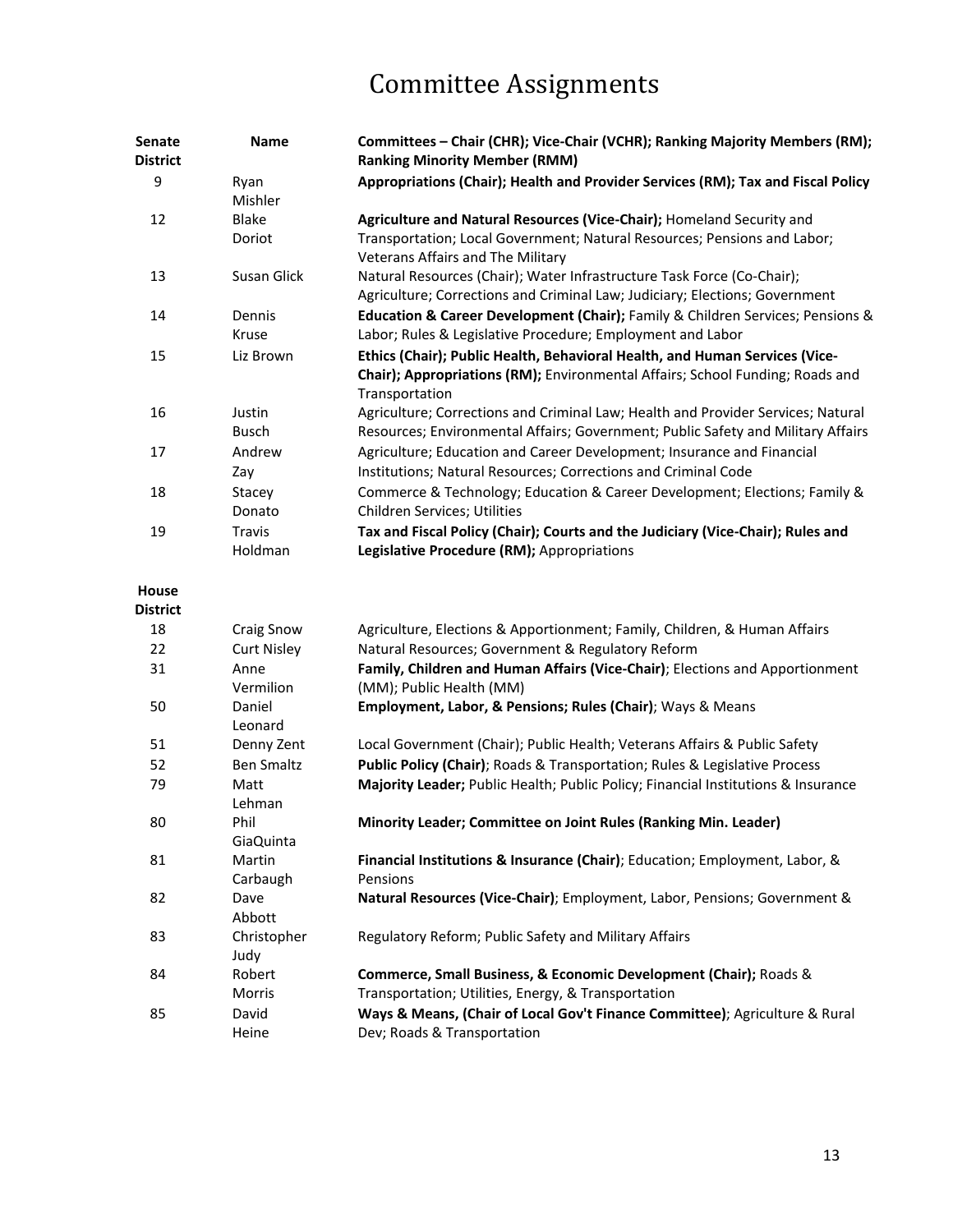| - |  |
|---|--|
|   |  |
|   |  |
|   |  |
|   |  |
|   |  |
|   |  |
|   |  |
|   |  |
|   |  |
|   |  |
|   |  |
|   |  |
|   |  |
|   |  |
|   |  |
|   |  |
|   |  |
|   |  |
|   |  |
|   |  |
|   |  |
|   |  |
|   |  |
|   |  |
|   |  |
|   |  |
|   |  |
|   |  |
|   |  |
|   |  |
|   |  |
|   |  |
|   |  |
|   |  |
|   |  |
|   |  |
|   |  |
|   |  |
|   |  |